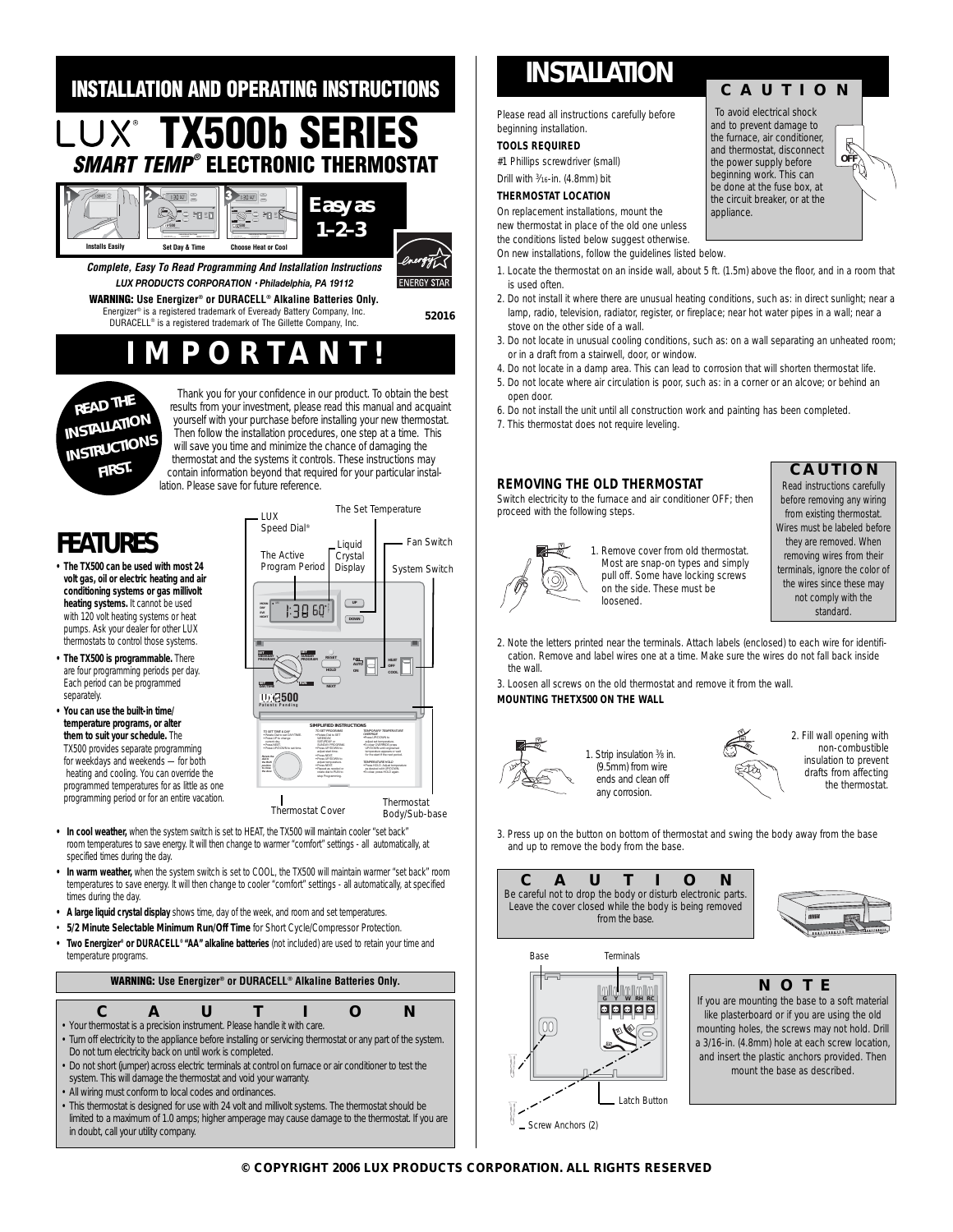### **ATTACHING WIRES**



4. Hold the base against the wall, with the wires coming through wherever it is convenient for wiring. Route the wires to below the terminal block. Position the base for best appearance (to hide any marks from an old thermostat). Attach the base to the wall with the two screws provided.

**CAUTION** *Do not allow wires to touch each other or parts on thermostat. Wires must be trapped between black spacer and brass terminal. Also, be sure to tighten securely all 5 electrical terminal screws.*

## **WIRING DIAGRAMS**





**Figure 9**

**Figure 8**

*110*



### **INSTALLING BATTERIES/ MAINTENANCE**

The TX500 requires two new Energizer® or DURACELL® "AA" size alkaline batteries to operate your furnace and retain its programming in memory. Replace the batteries when the LO BATT indicator appears in the display or at least once a year.



### **TECHNICAL ASSISTANCE**

If you have any problems installing or using this thermostat, please carefully and thoroughly review the instruction manual. If you require assistance, please contact our Technical Assistance Department at 856-234-8803 during regular business hours between 8:00AM and 4:30PM Eastern Standard Time, Monday through Friday. You can also receive technical assistance online anytime day or night at http://www.luxproducts.com. Our web site offers you answers to the most common technical questions, and also permits you to email your questions to our technical support staff at your convenience.

## **WARRANTY**

Limited Warranty: If this unit fails because of defects in materials or workmanship within three years of date of original purchase, LUX Products Corporation will, at its option, repair or replace it. This warranty does not cover damage by accident, misuse, or failure to follow installation instructions. Implied warranties are limited in duration to three years from date of original purchase. Some states do not allow limitations on how long an implied warranty lasts, so the above limitation may not apply to you. Please return malfunctioning or defective units to the participating retailer from which purchase was made, along with proof of purchase. Please refer to "TECHNICAL ASSISTANCE" before returning thermostat. Purchaser assumes all risks and liability for incidental and consequential damage resulting from installation and use of this unit. Some states do not allow the exclusion of incidental or consequential damages, so the above exclusion may not apply to you. This warranty gives you specific legal rights and you may also have other rights which vary from state to state. Applicable in the U.S.A. only.